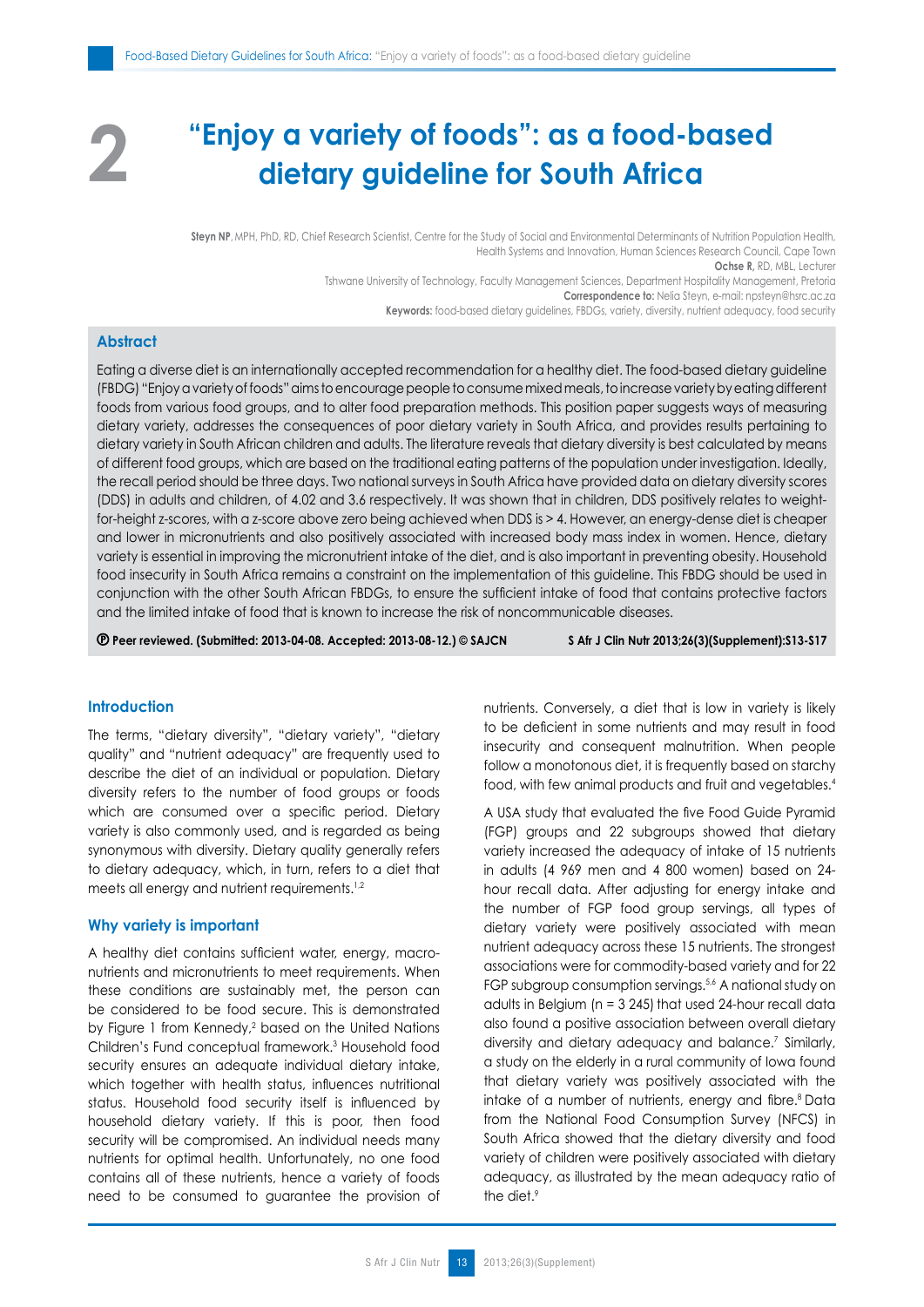

**Figure 1:** Adaptation of the conceptual framework of the causal model of nutritional status in order to show dietary diversity<sup>2,3</sup>

### **Measuring dietary variety**

To date, there does not appear to be consensus on the optimal method of measuring dietary variety. Numerous systems have been tested over the years. This has made it difficult to compare studies that have used different systems.

The majority of researchers have used the total of different foods or food groups consumed over recall periods of 1-3 days, although seven days have also been used.<sup>4</sup> Drewnowski et al<sup>10</sup> used data from one 24-hour recall, together with 14 days of food records, to measure dietary variety. Some researchers have used a simple food variety count, which comprises the total of different food items eaten by the group of participants,<sup>11</sup> while others have scored the number of food groups consumed. These have varied between four and 12 groups.<sup>10</sup> Ruel reviewed the operationalisation of dietary diversity and made some important recommendations, namely that food group diversity is a better indicator than a count of individual foods.4 She suggested that the number and type of food groups selected should be based on the dietary patterns of the specific population group being studied, in terms of age and culture. She further recommended that the recall period should be at least three days, since one day may underestimate the true variability of intake.4

# **Nutrients that are deficient in the South African population**

Micronutrient deficiencies are still rife in South Africa, despite concentrated efforts by the Department of Health to curb them. The most serious of these are iron, vitamin A, iodine, folate and zinc deficiencies. The prevalence of iron deficiency anaemia was 28.9% in 2005 in children under five years of age. Iodine deficiency was 19.2%, zinc deficiency 45.3%, and vitamin A deficiency 63.6% in children aged 1-9 years.12 The prevalence of iron deficiency anaemia was 28.9%, iodine deficiency 26.8%, and vitamin A deficiency 27.2% in adult women.<sup>12</sup> Numerous studies in adult women have shown the prevalence of folate deficiency in pregnant women.13,14 Despite not having biochemical measurements, the 1999 NFCS showed that numerous additional micronutrients were deficient in the diet of South African children and, by supposition, deficiency may also be found in the diets of adults. This encompasses thiamine, riboflavin, niacin, vitamin  $B_{\varepsilon}$ , folate, vitamin  $B_{12'}$  calcium and vitamin C.<sup>15</sup>

Through the Integrated Nutrition Programme, The Department of Health utilises three strategies to curb micronutrient deficiencies. These are micro-nutrient supplementation, food fortification and dietary diversification.16,17 The risk of deficiency of the abovementioned micronutrients, with the exception of calcium and vitamin C, is addressed by supplementation and fortification programmes. In terms of micronutrient supplementation, iron supplements are provided to children under five years of age (in the presence of pallor) as part of the Nutrition in the Integrated Management of Childhood Illnesses programme.17 Pregnant women with a blood haemoglobin level of < 10 mg/dl should take 200 mg ferrous sulphate and 5 mg folic acid per day during the first trimester of pregnancy as a precaution against the development of foetal neural tube defects. Haemoglobin assessment must take place at the first antenatal visit, and again at 28 and 36 weeks.<sup>17</sup>

Great progress has been made with regard to the fortification programme. Fortification of salt with iodine and bread flour and maize meal with vitamin A, thiamine, riboflavin, niacin, pyridoxine, folic acid, iron and zinc is mandatory in South Africa.17 This has been successful in reducing the prevalence of iodine and folate deficiencies.

Fortification with folate has resulted in a reduction in the incidence of neural tube defects from 1.41 per 1 000 births to 0.98 per 1 000 births.<sup>18</sup> However, the results of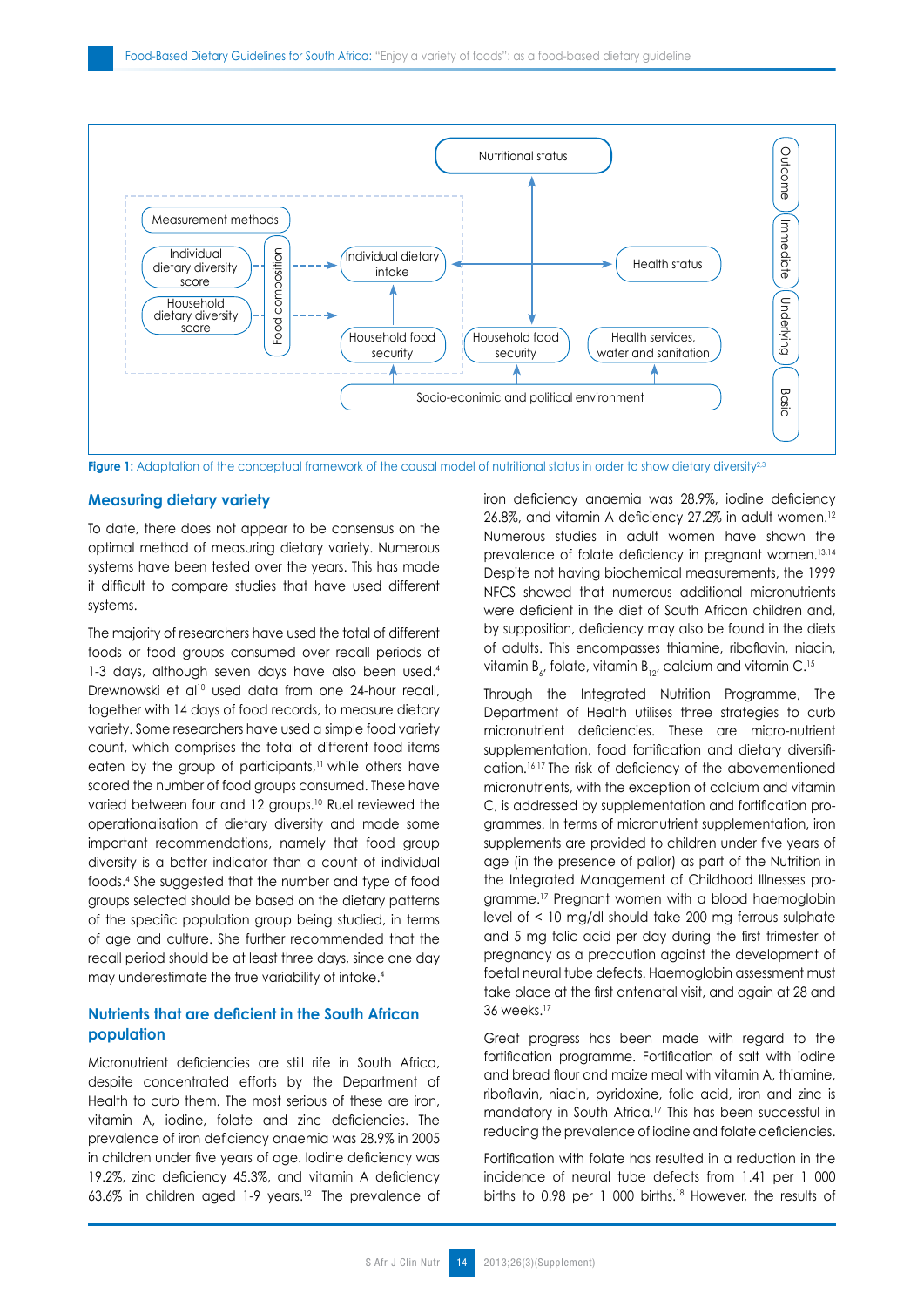supplementation and fortification with other micronutrients are in need of long-term assessment.

There is a paucity of data on health promotion regarding dietary diversification at health facilities and in communities. South Africa developed and implemented its own food-based dietary guidelines (FBDGs) in May 2003, after extensive testing.<sup>19</sup> The FBDG, "Enjoy a variety of foods" was intended to promote dietary diversity. These guidelines were encapsulated in health promotion materials to be used in nutrition education opportunities linked to nutrition interventions taking place at healthcare facilities. They extended to growth monitoring and promotion, support for breastfeeding and infant feeding, and micronutrient supplementation.

However, the use and promotion of the FBDGs has not been tested in South Africa, and the level of implementation may depend on the degree of interest by the health educator. Fortunately, one of the government's priorities includes improved household food security to address malnutrition. Various government departments support the establishment of vegetable gardens, which contribute to increasing the consumption of micronutrient-rich foods at household and community level. Currently, there are numerous school gardens and more than 1 200 clinic gardens. The Department of Agriculture and Rural Development also supports the establishment of community gardens. However, the extent to which such gardens alleviate micronutrient deficiencies has not yet been evaluated (Moeng L, personal communication, June 8, 2011).

# **How diverse is the diet of South Africans?**

A cross-sectional study, representative of adults ( $n = 3$ ) 287) from all provinces, geographic localities and socioeconomic strata in South Africa, was undertaken in 2009 in order to test dietary variety.20 Trained interviewers visited participants at their homes during the survey, and dietary data were collected by means of an unquantified 24 hour recall. A dietary diversity score (DDS) was calculated based on nine food groups. A DDS of < 4 was regarded as a reflection of poor dietary diversity and hence poor food security, while a score of 9 represented a very varied diet. Each food group was only counted once when calculating the DDS.

The nine groups used were:

- 1. Cereals, roots and tubers
- 2. Meat, poultry and fish
- 3. Dairy
- 4. Eggs
- 5. Vitamin A-rich fruit and vegetables
- 6. Legumes
- 7. Other fruit
- 8. Vegetables (other than legumes)
- 9. Fats and oils.

The results included calculation of the proportion of people who had consumed items from a food group at least once, and showed that, at national level, the mean DDS was 4.02 [confidence interval (95% CI): 3.96-4.07], and that there were significant provincial differences (Figure 2).20 The four provinces with the highest prevalence of poor dietary diversity (DDS < 4) were the Eastern Cape (59.6%), KwaZulu-Natal (40.8%), North West (44.1%) and Limpopo (61.8%). Differences in DDS according to ethnicity indicated that the black ethnic group had the lowest mean DDS of 3.63 (CI: 3.55-3.71) and constituted the highest percentage (50%) of individuals with a DDS of  $\leq$  4, which was significantly lower than that of all the other ethnic groups (p-value < 0.05). By contrast, the white ethnic group had the highest mean DDS of 4.96 (CI: 4.82-5.10) and constituted the lowest percentage (9%) of individuals with a DDS  $<$  4 (p-value  $<$  0.05).

A comparison of geographic areas showed that formal urban areas had the highest mean DDS of 4.42 (CI: 4.34- 4.50), while tribal areas had the lowest mean score of 3.17 (CI: 3.05-3.29), which was significantly lower than that of any other group (p-value  $\leq$  0.05). Just over one third of households nationally, and just under two thirds of households in tribal areas, had a DDS < 4. The most commonly consumed food groups, in terms of percentage of people consuming food at least once from each group per day, were cereals and roots, meat and fish, dairy, and vegetables (other than vitamin A-rich vegetables), while eggs, legumes and vitamin A-rich fruit and vegetables were the least consumed.20

The results of the preceding national study are similar to those reported by Drimi and McLachlan<sup>21</sup> who, in 2010, estimated that 40% of the South African population was characterised as being deficient (ate from 0-3 food groups), 50% as sufficient (ate from 4-6 groups) and only 10% as food diverse (ate from 7-9 groups).<sup>21</sup> Furthermore, an assessment of dietary diversity in women living in an informal settlement in the Vaal area showed that the mean DDS (out of six groups) was only 3.17 [standard deviation (SD) 1.21].22 An elderly population in Sharpeville had a mean DDS of 3.41 (SD 1.34).<sup>23</sup>



**Figure 2**: Percentage of population in each province having a dietary diversity score < 420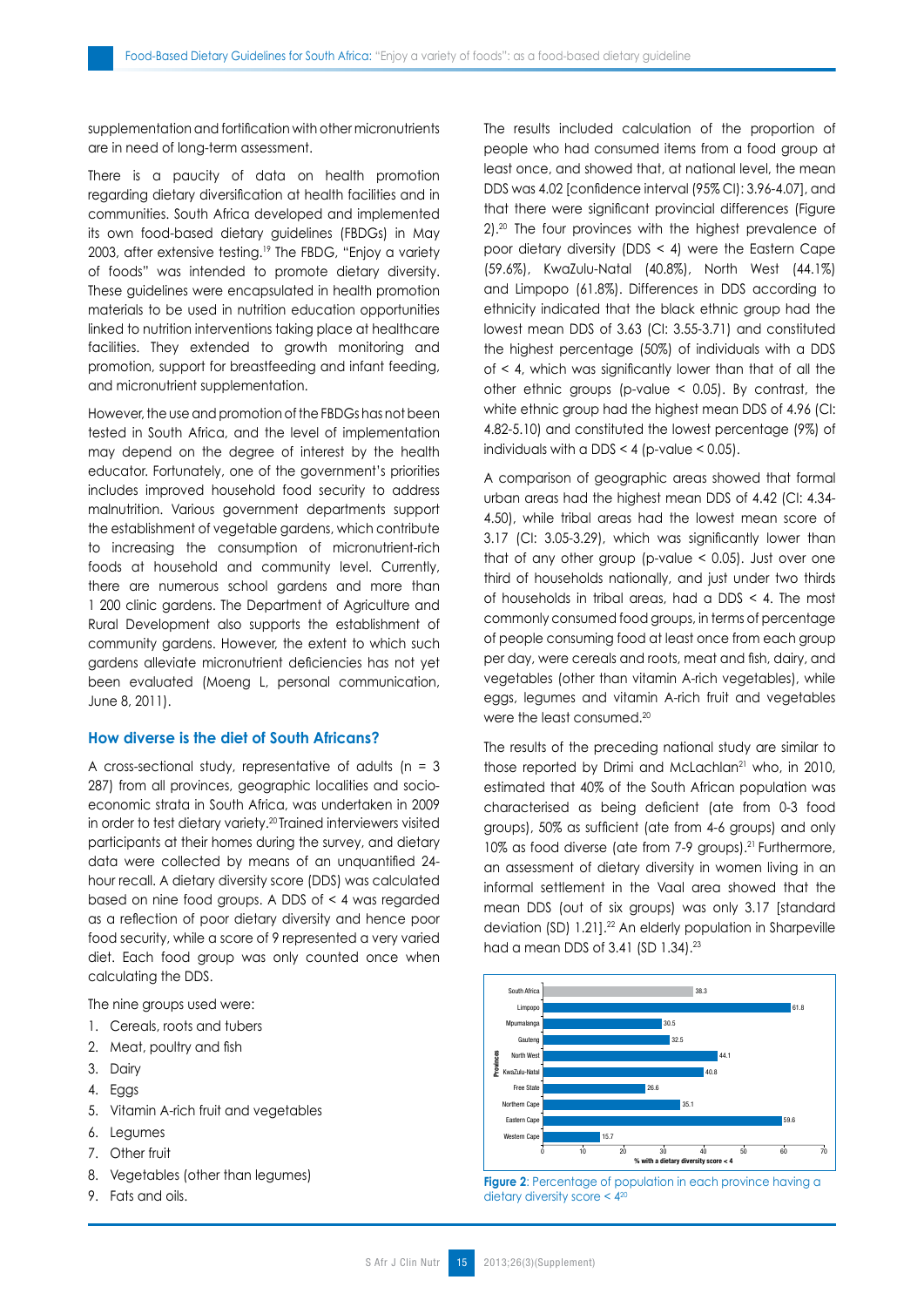The dietary diversity of children was also evaluated nationally in South Africa. The calculated DDSs were validated against the anthropometry of the same children.<sup>9</sup> Secondary data analyses were undertaken on the data of 1- to 8.9-year-old children (n = 2 200) studied in the NFCS in 1999. The average food variety score (FVS) (mean number of different food items consumed from all possible items eaten) and DDS (mean number of food groups out of nine possible groups) was calculated. The nutrient adequacy ratio (NAR) is the ratio of a subject's nutrient intake to the estimated average requirement of that nutrient calculated using the Food and Agriculture Organization of the United Nations/World Health Organization (2002) recommended nutrient intakes for children.<sup>9</sup> The mean adequacy ratio (MAR) was calculated as the sum of NARs for all evaluated nutrients, divided by the number of nutrients evaluated, expressed as a percentage. MAR was used as a composite indicator of micronutrient adequacy. The relationship between MAR and DDS, and between anthropometric z-scores and DDS, was evaluated.

The children had a mean FVS of 5.5 (SD 2.5) and a mean DDS of 3.6 (SD 1.4). The mean MAR (ideal is 100%) was 63.3% (SD 19.4), and was lowest (57.3%) (SD 25.2) in the 7- to 8-year-old group. The most frequently consumed items were from the cereal, roots and tuber group (99.6%). Items from the dairy group were consumed by 55.8% of subjects, from the meat group by 54.1%, from the fat group by 38.9%, from the vegetables other than those rich in vitamin A group by 30.8%, from the vitamin A-rich vegetable group by 23.8%, from the other fruit (not vitamin A-rich fruit) group by 22%, from the legumes and nuts group by 19.7%, and from the eggs group by 13.3%. There was a high correlation between MAR and both FVS  $(r = 0.726, p-value = 0.0001)$  and DDS  $(r = 0.657, p-value =$ 0.0001), indicating that either FVS or DDS could be used as an indicator of the micronutrient adequacy of the diet. Furthermore, MAR, DDS and FVS showed significant correlations with height-for-age and weight-for-age z-scores, indicating a strong relationship between dietary diversity and indicators of child growth. A DDS of 4 and an FVS of 6 were shown to be the best indicators of MAR < 50%, since they provided the best sensitivity and specificity (Figure 3).9

#### **The cost of a nutrient-dense diet**

Energy-dense foods are relatively cheap sources of energy, but typically have low micronutrient density. Therefore, people with a low income may select a relatively less healthy diet because of the cheaper cost. A study based on the French national food consumption study estimated the cost of food consumed by adult participants.<sup>24</sup> Participants in the lowest quartile of energy cost had the highest energy intake (highest energy density) and the lowest daily intake of key micronutrients. On the other hand, those in the highest quartile of energy cost had the lowest energy intake and the highest intake of micronutrients. Micronutrient-dense diets were consequently associated



DDS: dietary diversity scores, HAZ: height for age, WAZ: weight for age, WHZ: weight for height

**Figure 3:** The relationship between the anthropometric z-scores of children in the National Food Consumption Survey (1999) and their dietary diversity scores<sup>9</sup>

with higher food costs. Lo et al<sup>25</sup> confirmed the fact that a higher DDS, in the range of 0-6, is synonymous with higher food cost. In nutritionally vulnerable elderly Taiwanese, it was found that the food expenditure of those with a DDS of 6 was 2.2 times greater than that of subjects with a DDS < 3 when mean national food prices were used. Similarly, a study that was undertaken in Cape Town found that a healthy diet was approximately 69% more costly than the cheaper, energy-dense one.<sup>26</sup>

A high energy-dense diet is also associated with obesity. This was shown using data from adults in the 1999- 2002 National Health and Nutrition Examination Survey (NHANES).<sup>27</sup> Energy density was significantly associated with higher body mass index in women, and with a greater waist circumference in men and women. It was also independently associated with elevated fasting insulin and metabolic syndrome. Hence, a diet low in variety can have numerous consequences over and above deficiency in micronutrients.

## **Recommendations to overcome barriers to a diversified diet**

This FBDG needs to be understood in the context of the other FBDGs, and to be applied with the assistance of appropriate food guides that have been developed for South Africa. Graphic formats to provide a consumerfriendly framework have to be developed, so that consumers can select a variety of foods without necessarily having specific knowledge of nutrients. Dietary diversity can be improved by choosing from a variety of foods within and across food groups that are displayed in a food guide.28

Food policies and food aid may push consumption patterns towards a diverse diet. The consumption of a variety of low energy-dense foods (at least 20-30 biologically distinct foods) per week, drawn from all food groups, should be encouraged.29 A diverse diet can be promoted by utilising healthy traditional foods and dishes within provinces, as well as from cuisine from other provinces and countries. Dishes that are vegetable and legume based should be emphasised. Similarly, healthy modern and functional foods must be promoted as part of a diverse diet.29 Consumer messages for this FBDG should